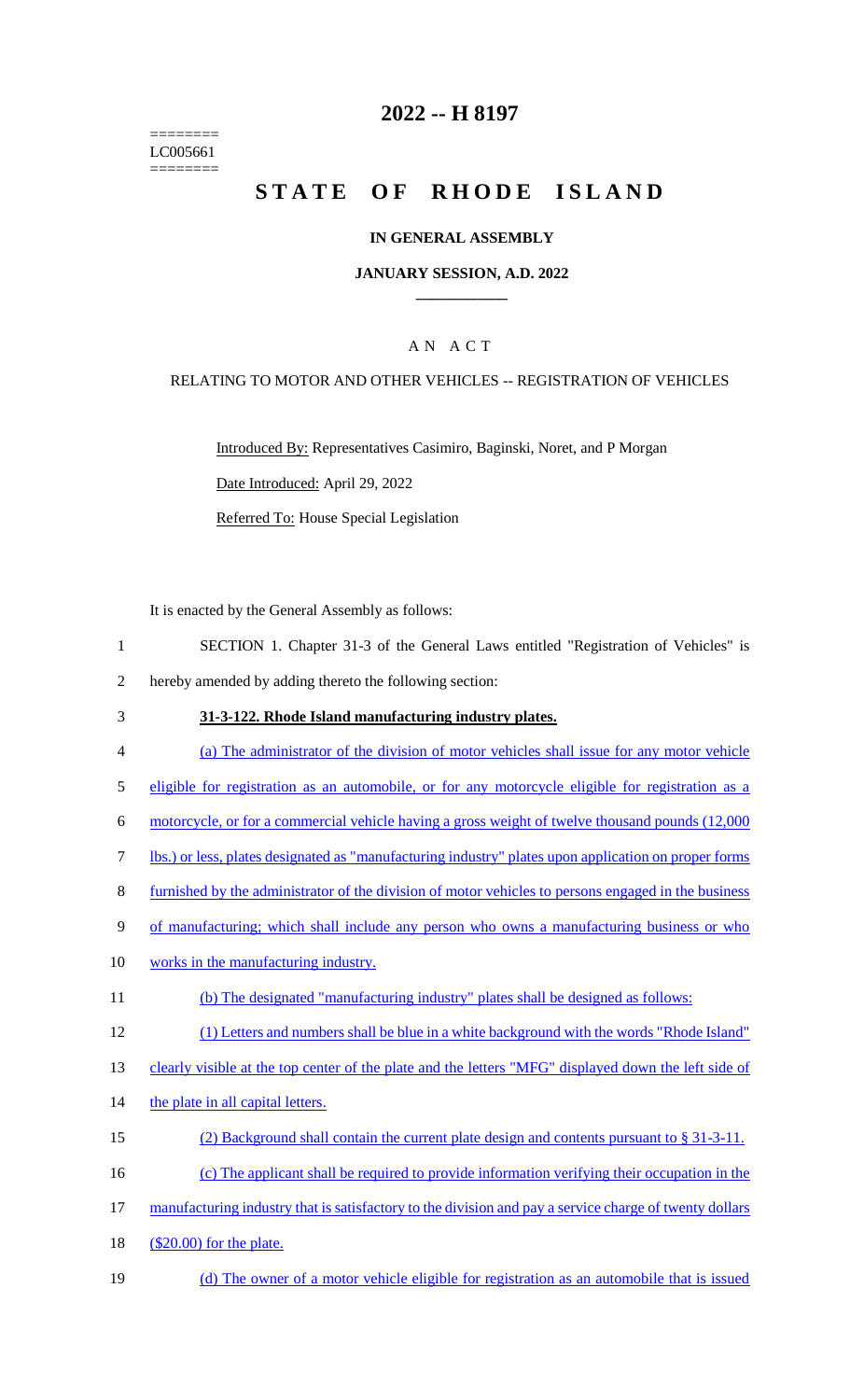- 1 manufacturing industry plates shall continue to pay the appropriate automobile registration fee for
- 2 the plates. The owner of a motor vehicle eligible for registration as a commercial vehicle that is
- 3 issued manufacturing industry plates shall continue to pay the appropriate commercial registration
- 4 fee for the plates pursuant to § 31-3-11.
- 5 SECTION 2. This act shall take effect six (6) months after passage.

======== LC005661 ========